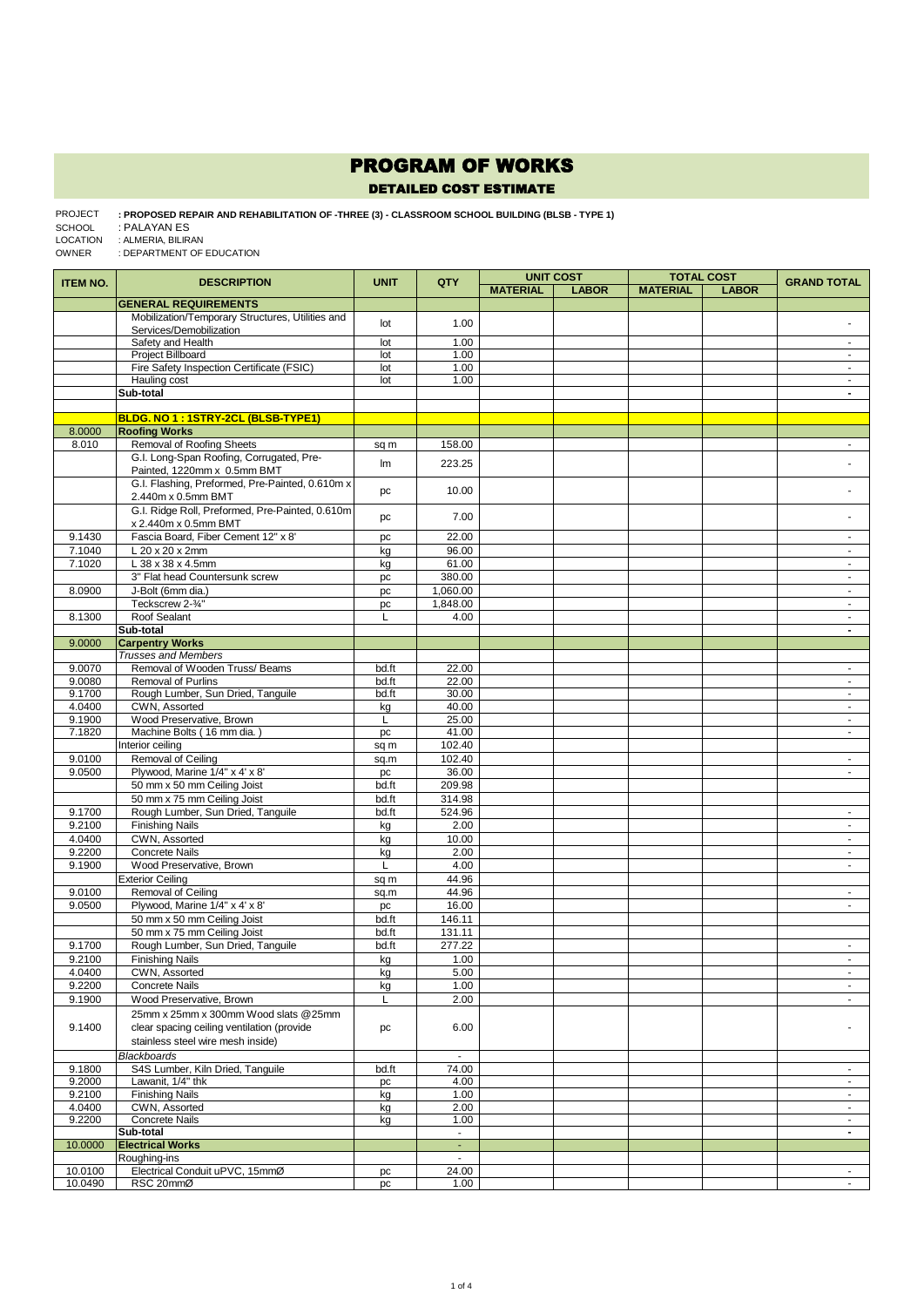| <b>ITEM NO.</b> | <b>DESCRIPTION</b>                                                                | <b>UNIT</b> | QTY    | <b>UNIT COST</b> |              | <b>TOTAL COST</b> |              | <b>GRAND TOTAL</b>       |
|-----------------|-----------------------------------------------------------------------------------|-------------|--------|------------------|--------------|-------------------|--------------|--------------------------|
|                 |                                                                                   |             |        | <b>MATERIAL</b>  | <b>LABOR</b> | <b>MATERIAL</b>   | <b>LABOR</b> |                          |
| 10.0800         | Entrance Cap 20mm dia.                                                            | pc          | 1.00   |                  |              |                   |              |                          |
| 10.1200         | Junction Box, 4" x 4" G.I.                                                        | pc          | 8.00   |                  |              |                   |              | $\blacksquare$           |
| 10.1300         | Utility Box, 2" x 4" G.I.                                                         | pc          | 4.00   |                  |              |                   |              | $\sim$                   |
|                 | Wires & Fixtures                                                                  |             | $\sim$ |                  |              |                   |              |                          |
| 10.1600         | 3.5 mm <sup>2</sup> THHN Wire, Stranded                                           | m           | 216.00 |                  |              |                   |              | $\sim$                   |
| 10.2700         | Duplex Convenience Outlet, Grounding Type,<br>20A. 250V                           | set         | 4.00   |                  |              |                   |              |                          |
| 10.3200         | 3 Single Pole Wall Switches in One Switch Plate<br>(10 AMP, 230V)                 | set         | 2.00   |                  |              |                   |              |                          |
| 10.3610         | FL 1 x 40W Industrial Type                                                        | set         | 12.00  |                  |              |                   |              | $\sim$                   |
| 10.3310         | Safety Switch 30A 2P                                                              | set         | 1.00   |                  |              |                   |              |                          |
| 10.5500         | <b>Electrical Tape</b>                                                            | pc          | 2.00   |                  |              |                   |              | $\sim$                   |
| 10.5400         | Wall Fan, 60W, 230V, 60Hz                                                         | set         | 4.00   |                  |              |                   |              | $\sim$                   |
|                 | Sub-total                                                                         |             | $\sim$ |                  |              |                   |              | $\overline{\phantom{a}}$ |
| 6.0000          | <b>Doors and Windows</b>                                                          |             | ÷.     |                  |              |                   |              |                          |
| 6.0100          | Removal of Door with Jamb                                                         | set         | 2.00   |                  |              |                   |              | $\blacksquare$           |
| 6.0200          | Removal of Window with Jamb                                                       | sq.m        | 31.00  |                  |              |                   |              | $\sim$                   |
| 6.0200          | Removal of Window with Jamb                                                       | sq.m        | 5.00   |                  |              |                   |              | $\sim$                   |
| 6.0600          | Door Jamb                                                                         | bd.ft       | 44.00  |                  |              |                   |              | $\blacksquare$           |
| 6.0330          | D-2, (0.90m x 2.10m) Panel Door                                                   | set         | 2.00   |                  |              |                   |              | $\sim$                   |
| 6.2000          | Hinges, Standard 3-1/2" x 3-1/2"                                                  | pa          | 8.00   |                  |              |                   |              | $\sim$                   |
| 6.1900          | Entrance, Lever Lockset                                                           | set         | 2.00   |                  |              |                   |              |                          |
| 6.0700          | Window Jamb                                                                       | bd.ft       | 203.00 |                  |              |                   |              | $\sim$                   |
| 6.1009          | Jalousie Window with Clear Glass Blades on<br>JalouPlus Type Silver Colored Frame | sq.ft       | 237.50 |                  |              |                   |              |                          |
| 6.1500          | <b>Security Grilles</b>                                                           | sq.ft       | 190.00 |                  |              |                   |              |                          |
|                 | Sub-total                                                                         |             | 8.00   |                  |              |                   |              | $\blacksquare$           |
| 13.0000         | <b>Painting Works</b>                                                             |             |        |                  |              |                   |              |                          |
|                 | Concrete surfaces                                                                 | sq.m        | 100.00 |                  |              |                   |              |                          |
| 13.0100         | Neutralizer                                                                       | gal         | 2.00   |                  |              |                   |              | $\sim$                   |
| 13.0200         | Latex, Flat                                                                       | qal         | 4.00   |                  |              |                   |              | $\sim$                   |
| 13.0400         | Latex, Semi Gloss                                                                 | gal         | 4.00   |                  |              |                   |              | $\sim$                   |
| 13.0500         | Acri Color                                                                        | qrt         | 1.00   |                  |              |                   |              | $\sim$                   |
|                 | <b>Interior Ceiling</b>                                                           | sq.m        | 102.40 |                  |              |                   |              |                          |
| 13.0600         | Enamel, Flatwall                                                                  | gal         | 6.00   |                  |              |                   |              | $\sim$                   |
| 13.0800         | Enamel, Semi Gloss                                                                | gal         | 11.00  |                  |              |                   |              | $\blacksquare$           |
| 13.0900         | <b>Paint Thinner</b>                                                              | qal         | 5.00   |                  |              |                   |              | $\sim$                   |
|                 | <b>Exterior Ceiling</b>                                                           | sq.m        | 44.96  |                  |              |                   |              |                          |
| 13.0600         | Enamel, Flatwall                                                                  | gal         | 3.00   |                  |              |                   |              | $\sim$                   |
| 13.0800         | Enamel, Semi Gloss                                                                | gal         | 5.00   |                  |              |                   |              | $\sim$                   |
| 13.0900         | Paint Thinner                                                                     | gal         | 2.00   |                  |              |                   |              | $\sim$                   |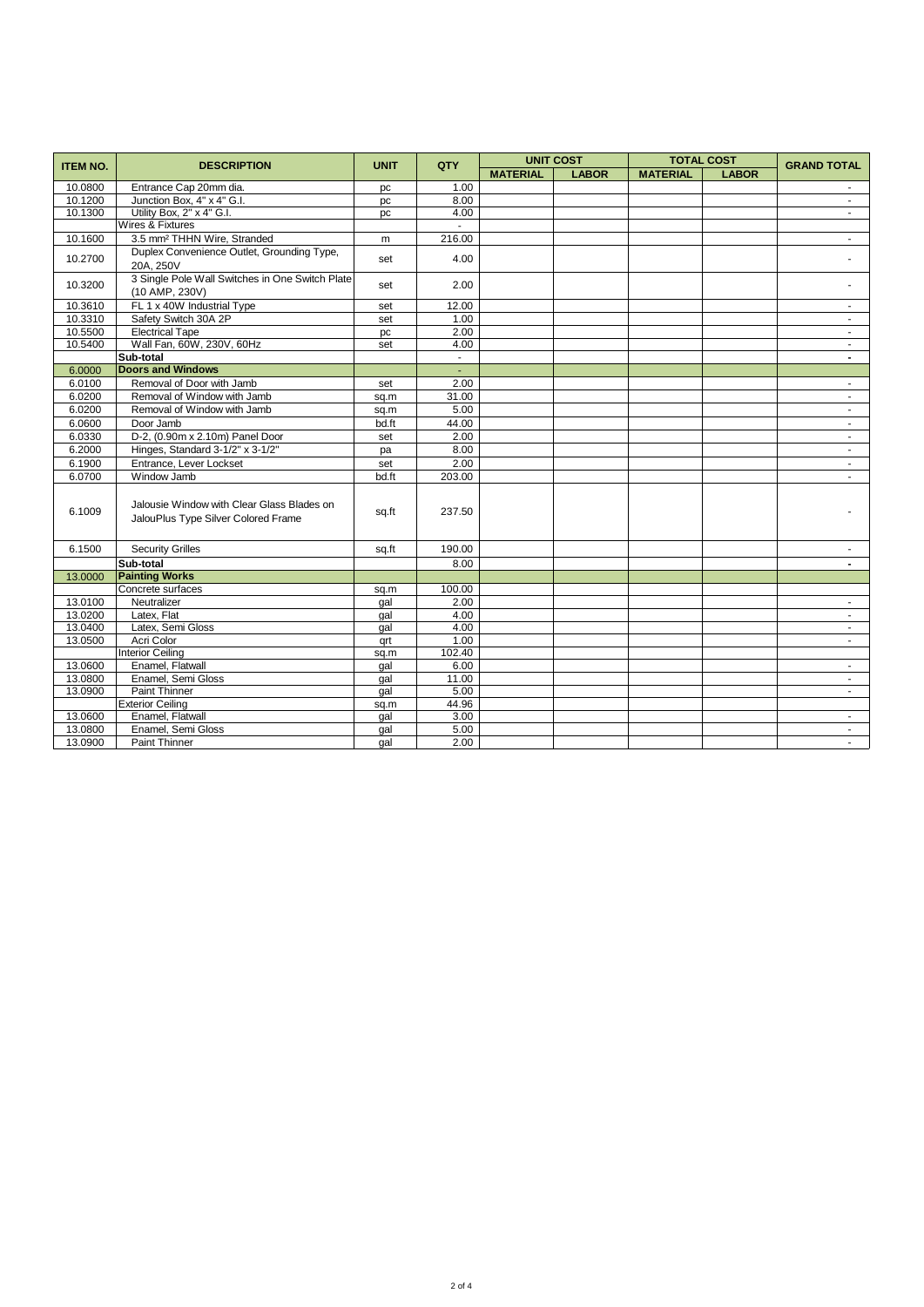| <b>ITEM NO.</b>  | <b>DESCRIPTION</b>                                     | <b>UNIT</b> | QTY                         | <b>UNIT COST</b> |              |                 | <b>TOTAL COST</b> | <b>GRAND TOTAL</b>               |
|------------------|--------------------------------------------------------|-------------|-----------------------------|------------------|--------------|-----------------|-------------------|----------------------------------|
|                  |                                                        |             |                             | <b>MATERIAL</b>  | <b>LABOR</b> | <b>MATERIAL</b> | <b>LABOR</b>      |                                  |
|                  | <b>Partition Wall</b>                                  | sq.m        | 15.00                       |                  |              |                 |                   |                                  |
| 13.0600          | Enamel, Flatwall                                       | gal         | 1.00                        |                  |              |                 |                   | $\blacksquare$                   |
| 13.0800          | Enamel, Semi Gloss                                     | gal         | 2.00                        |                  |              |                 |                   | $\sim$                           |
| 13.0900          | Paint Thinner                                          | gal         | 1.00                        |                  |              |                 |                   | $\blacksquare$                   |
|                  | Doors and Windows                                      | sq.m        | 51.00                       |                  |              |                 |                   |                                  |
| 13.0600          | Enamel, Flatwall                                       | gal         | 3.00                        |                  |              |                 |                   | $\blacksquare$                   |
| 13.0700          | <b>Glazing Putty</b>                                   | gal         | 3.00                        |                  |              |                 |                   | $\blacksquare$                   |
| 13.0800          | Enamel, Semi Gloss                                     | gal         | 6.00                        |                  |              |                 |                   | $\mathcal{L}^{\mathcal{L}}$      |
| 13.0900          | Paint Thinner                                          | gal         | 3.00                        |                  |              |                 |                   | $\blacksquare$                   |
|                  | Sub-total                                              |             |                             |                  |              |                 |                   | $\blacksquare$                   |
|                  | <b>Ramp on Fill (with Ramp Railing)</b>                | cu.m        | 0.54                        |                  |              |                 |                   |                                  |
| 2.0200           | Portland Cement                                        | bag         | 5.00                        |                  |              |                 |                   | $\sim$                           |
| 2.0400           | Crushed Gravel 1"                                      | cu.m        | 0.75                        |                  |              |                 |                   | $\sim$<br>$\sim$                 |
| 2.0500<br>5.0400 | Washed Sand<br>10mm x 6m RSB                           | cu.m        | 0.50<br>23.28               |                  |              |                 |                   | $\blacksquare$                   |
| 3.1200           | G.I. Tie Wire                                          | kg<br>kg    | 1.00                        |                  |              |                 |                   | $\sim$                           |
| 7.2610           | G.I. Pipe 1-1/2"Ø Sch. 40                              | pc          | 6.00                        |                  |              |                 |                   | $\blacksquare$                   |
| 7.3600           | <b>Welding Rod</b>                                     | kg          | 3.00                        |                  |              |                 |                   | $\blacksquare$                   |
|                  | Sub-total                                              |             |                             |                  |              |                 |                   | $\overline{\phantom{a}}$         |
|                  |                                                        |             |                             |                  |              |                 |                   |                                  |
|                  | BLDG. NO 2 : 1STRY-1CL (BLSB-TYPE1)                    |             |                             |                  |              |                 |                   |                                  |
| 8.0000           | <b>Roofing Works</b>                                   |             |                             |                  |              |                 |                   |                                  |
| 8.010            | Removal of Roofing Sheets                              | sq m        | 79.00                       |                  |              |                 |                   | ÷.                               |
|                  | G.I. Long-Span Roofing, Corrugated, Pre-               |             |                             |                  |              |                 |                   |                                  |
|                  | Painted, 1220mm x 0.5mm BMT                            | lm          | 133.95                      |                  |              |                 |                   |                                  |
|                  | G.I. Flashing, Preformed, Pre-Painted, 0.610m x        |             |                             |                  |              |                 |                   |                                  |
|                  | 2.440m x 0.5mm BMT                                     | pc          | 6.00                        |                  |              |                 |                   | $\blacksquare$                   |
|                  | G.I. Ridge Roll, Preformed, Pre-Painted, 0.610m        |             |                             |                  |              |                 |                   |                                  |
|                  | x 2.440m x 0.5mm BMT                                   | pc          | 5.25                        |                  |              |                 |                   |                                  |
| 9.1430           | Fascia Board, Fiber Cement 12" x 8'                    | pc          | 11.00                       |                  |              |                 |                   | $\omega$                         |
| 7.1040           | L 20 x 20 x 2mm                                        | kg          | 48.00                       |                  |              |                 |                   | $\blacksquare$                   |
| 7.1020           | L 38 x 38 x 4.5mm                                      | kg          | 30.50                       |                  |              |                 |                   | $\sim$                           |
|                  | 3" Flat head Countersunk screw                         | pc          | 190.00                      |                  |              |                 |                   | $\blacksquare$                   |
| 8.0900           | J-Bolt (6mm dia.)                                      | pc          | 530.00                      |                  |              |                 |                   | $\omega$ .                       |
|                  | Teckscrew 2-3/4"                                       | pc          | 924.00                      |                  |              |                 |                   | $\blacksquare$                   |
| 8.1300           | Roof Sealant                                           | L           | 2.00                        |                  |              |                 |                   | $\blacksquare$                   |
|                  | Sub-total                                              |             |                             |                  |              |                 |                   | $\blacksquare$                   |
| 9.0000           | <b>Carpentry Works</b>                                 |             |                             |                  |              |                 |                   |                                  |
|                  | <b>Trusses and Members</b>                             |             |                             |                  |              |                 |                   |                                  |
| 9.0070           | Removal of Wooden Truss/ Beams                         | bd.ft       | 18.00                       |                  |              |                 |                   | $\blacksquare$                   |
| 9.0080           | <b>Removal of Purlins</b>                              | bd.ft       | 18.50                       |                  |              |                 |                   | $\blacksquare$                   |
| 9.1700           | Rough Lumber, Sun Dried, Tanguile                      | bd.ft       | 19.50                       |                  |              |                 |                   | $\blacksquare$                   |
| 4.0400           | CWN, Assorted                                          | kg          | 20.00                       |                  |              |                 |                   | $\sim$                           |
| 9.1900           | Wood Preservative, Brown                               | L           | 20.50                       |                  |              |                 |                   | $\blacksquare$                   |
| 7.1820           | Machine Bolts (16 mm dia.                              | pc          | 21.00                       |                  |              |                 |                   | $\omega$                         |
|                  | Interior ceiling                                       | sq m        | 51.20                       |                  |              |                 |                   |                                  |
| 9.0100           | Removal of Ceiling                                     | sq.m        | 51.20                       |                  |              |                 |                   | $\sim$                           |
| 9.0500           | Plywood, Marine 1/4" x 4' x 8'                         | pc          | 18.00                       |                  |              |                 |                   | ÷.                               |
|                  | 50 mm x 50 mm Ceiling Joist                            | bd.ft       | 104.99                      |                  |              |                 |                   |                                  |
|                  | 50 mm x 75 mm Ceiling Joist                            | bd.ft       | 157.49                      |                  |              |                 |                   |                                  |
| 9.1700           | Rough Lumber, Sun Dried, Tanguile                      | bd.ft       | 262.48                      |                  |              |                 |                   | $\sim$                           |
| 9.2100           | <b>Finishing Nails</b>                                 | kg          | 1.00                        |                  |              |                 |                   |                                  |
| 4.0400           | CWN, Assorted                                          | kg          | 5.00                        |                  |              |                 |                   | $\blacksquare$                   |
| 9.2200           | <b>Concrete Nails</b>                                  | kg          | 1.00                        |                  |              |                 |                   | $\sim$                           |
| 9.1900           | Wood Preservative, Brown                               | L           | 2.00                        |                  |              |                 |                   | $\blacksquare$                   |
|                  | <b>Exterior Ceiling</b>                                | sq m        | 22.48                       |                  |              |                 |                   |                                  |
| 9.0100           | Removal of Ceiling                                     | sq.m        | 22.48                       |                  |              |                 |                   | $\sim$                           |
| 9.0500           | Plywood, Marine 1/4" x 4' x 8'                         | pc          | 8.00                        |                  |              |                 |                   | ÷.                               |
|                  | 50 mm x 50 mm Ceiling Joist                            | bd.ft       | 73.06                       |                  |              |                 |                   |                                  |
|                  | 50 mm x 75 mm Ceiling Joist                            | bd.ft       | 65.55                       |                  |              |                 |                   |                                  |
| 9.1700           | Rough Lumber, Sun Dried, Tanguile                      | bd.ft       | 138.61                      |                  |              |                 |                   | $\blacksquare$                   |
| 9.2100           | <b>Finishing Nails</b>                                 | kg          | 0.50                        |                  |              |                 |                   | $\blacksquare$                   |
| 4.0400           | CWN, Assorted                                          | kg          | 2.50                        |                  |              |                 |                   | $\sim$                           |
| 9.2200           | <b>Concrete Nails</b>                                  | kg          | 0.50                        |                  |              |                 |                   | $\blacksquare$                   |
| 9.1900           | Wood Preservative, Brown                               | Г           | 1.00                        |                  |              |                 |                   | $\blacksquare$                   |
|                  | 25mm x 25mm x 300mm Wood slats @25mm                   |             |                             |                  |              |                 |                   |                                  |
| 9.1400           | clear spacing ceiling ventilation (provide             | pc          | 4.00                        |                  |              |                 |                   |                                  |
|                  | stainless steel wire mesh inside)                      |             |                             |                  |              |                 |                   |                                  |
|                  |                                                        |             | $\omega$                    |                  |              |                 |                   |                                  |
| 9.1800           | <b>Blackboards</b><br>S4S Lumber, Kiln Dried, Tanguile | bd.ft       | 37.00                       |                  |              |                 |                   |                                  |
| 9.2000           | Lawanit, 1/4" thk                                      |             | 2.00                        |                  |              |                 |                   | $\blacksquare$<br>$\blacksquare$ |
| 9.2100           | <b>Finishing Nails</b>                                 | pc          | 0.50                        |                  |              |                 |                   | $\blacksquare$                   |
| 4.0400           | CWN, Assorted                                          | kg          | 1.00                        |                  |              |                 |                   | $\sim$                           |
| 9.2200           | <b>Concrete Nails</b>                                  | kg<br>kg    | 0.50                        |                  |              |                 |                   | $\blacksquare$                   |
|                  | Sub-total                                              |             | $\mathcal{L}_{\mathcal{A}}$ |                  |              |                 |                   | $\blacksquare$                   |
| 10.0000          | <b>Electrical Works</b>                                |             | $\sim$                      |                  |              |                 |                   |                                  |
|                  | Roughing-ins                                           |             | $\sim$                      |                  |              |                 |                   |                                  |
|                  |                                                        |             |                             |                  |              |                 |                   |                                  |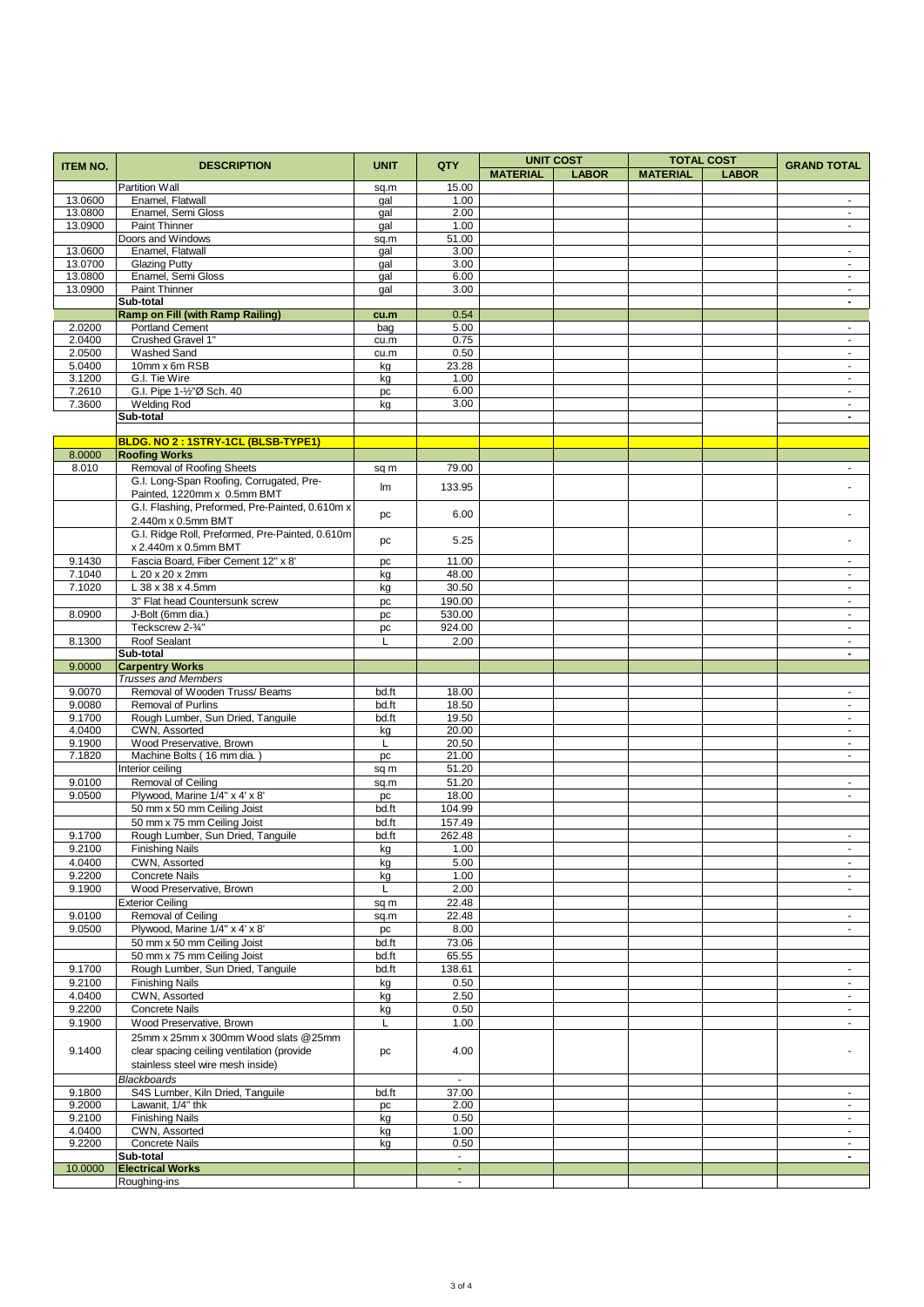| <b>ITEM NO.</b>  | <b>DESCRIPTION</b>                                                                     | <b>UNIT</b>   | QTY               | <b>UNIT COST</b><br><b>TOTAL COST</b> |              |                 | <b>GRAND TOTAL</b> |                                  |
|------------------|----------------------------------------------------------------------------------------|---------------|-------------------|---------------------------------------|--------------|-----------------|--------------------|----------------------------------|
|                  |                                                                                        |               |                   | <b>MATERIAL</b>                       | <b>LABOR</b> | <b>MATERIAL</b> | <b>LABOR</b>       |                                  |
| 10.0100          | Electrical Conduit uPVC, 15mmØ                                                         | pc            | 12.00             |                                       |              |                 |                    |                                  |
| 10.0490          | RSC 20mmØ                                                                              | pc            | 0.50              |                                       |              |                 |                    | $\sim$                           |
| 10.0800          | Entrance Cap 20mm dia.                                                                 | pc            | 0.50              |                                       |              |                 |                    | $\sim$                           |
| 10.1200          | Junction Box, 4" x 4" G.I.                                                             | pc            | 4.00              |                                       |              |                 |                    | $\blacksquare$                   |
| 10.1300          | Utility Box, 2" x 4" G.I.                                                              | pc            | 2.00              |                                       |              |                 |                    | $\sim$                           |
|                  | Wires & Fixtures                                                                       |               | $\sim$            |                                       |              |                 |                    |                                  |
| 10.1600          | 3.5 mm <sup>2</sup> THHN Wire, Stranded                                                | m             | 108.00            |                                       |              |                 |                    | ÷.                               |
| 10.2700          | Duplex Convenience Outlet, Grounding Type,                                             | set           | 2.00              |                                       |              |                 |                    |                                  |
|                  | 20A, 250V                                                                              |               |                   |                                       |              |                 |                    |                                  |
| 10.3200          | 3 Single Pole Wall Switches in One Switch Plate                                        | set           | 1.00              |                                       |              |                 |                    |                                  |
|                  | (10 AMP, 230V)                                                                         |               |                   |                                       |              |                 |                    |                                  |
| 10.3610          | FL 1 x 40W Industrial Type                                                             | set           | 6.00              |                                       |              |                 |                    | ÷.                               |
| 10.3310          | Safety Switch 30A 2P                                                                   | set           | 0.50              |                                       |              |                 |                    | $\sim$                           |
| 10.5500          | <b>Electrical Tape</b>                                                                 | pc            | 1.00              |                                       |              |                 |                    | $\sim$                           |
| 10.5400          | Wall Fan, 60W, 230V, 60Hz                                                              | set           | 2.00<br>$\sim$    |                                       |              |                 |                    | $\blacksquare$<br>$\blacksquare$ |
| 6.0000           | Sub-total<br><b>Doors and Windows</b>                                                  |               | $\blacksquare$    |                                       |              |                 |                    |                                  |
| 6.0100           | Removal of Door with Jamb                                                              |               | 1.00              |                                       |              |                 |                    | $\sim$                           |
| 6.0200           | Removal of Window with Jamb                                                            | set           | 15.50             |                                       |              |                 |                    |                                  |
| 6.0200           | Removal of Window with Jamb                                                            | sq.m          | 2.50              |                                       |              |                 |                    | $\blacksquare$<br>$\blacksquare$ |
| 6.0600           | Door Jamb                                                                              | sq.m<br>bd.ft | 22.00             |                                       |              |                 |                    | $\blacksquare$                   |
| 6.0330           | D-2, (0.90m x 2.10m) Panel Door                                                        |               | 1.00              |                                       |              |                 |                    | $\omega$                         |
|                  |                                                                                        | set           |                   |                                       |              |                 |                    |                                  |
| 6.2000<br>6.1900 | Hinges, Standard 3-1/2" x 3-1/2"<br>Entrance, Lever Lockset                            | pa            | 4.00              |                                       |              |                 |                    | $\blacksquare$                   |
|                  | Window Jamb                                                                            | set           | 1.00<br>101.50    |                                       |              |                 |                    | $\blacksquare$                   |
| 6.0700           |                                                                                        | bd.ft         |                   |                                       |              |                 |                    | $\sim$                           |
| 6.1009           | Jalousie Window with Clear Glass Blades on<br>JalouPlus Type Silver Colored Frame with |               |                   |                                       |              |                 |                    |                                  |
|                  |                                                                                        | sq.ft         | 142.50            |                                       |              |                 |                    |                                  |
|                  | Grilles                                                                                |               |                   |                                       |              |                 |                    |                                  |
| 6.1500           | <b>Security Grilles</b>                                                                | sq.ft         | 95.00<br>$\omega$ |                                       |              |                 |                    | $\sim$                           |
|                  | Sub-total<br><b>Painting Works</b>                                                     |               |                   |                                       |              |                 |                    | $\blacksquare$                   |
| 13.0000          | Concrete surfaces                                                                      |               |                   |                                       |              |                 |                    |                                  |
| 13.0100          | Neutralizer                                                                            | sq.m          | 50.00<br>1.00     |                                       |              |                 |                    |                                  |
| 13.0200          | Latex, Flat                                                                            | gal<br>gal    | 2.00              |                                       |              |                 |                    | $\omega$                         |
| 13.0400          | Latex, Semi Gloss                                                                      | gal           | 2.00              |                                       |              |                 |                    | $\sim$                           |
| 13.0500          | Acri Color                                                                             | qrt           | 0.50              |                                       |              |                 |                    | $\blacksquare$                   |
|                  | <b>Interior Ceiling</b>                                                                | sq.m          | 51.20             |                                       |              |                 |                    |                                  |
| 13.0600          | Enamel, Flatwall                                                                       | gal           | 3.00              |                                       |              |                 |                    | $\sim$                           |
| 13.0800          | Enamel, Semi Gloss                                                                     | gal           | 5.50              |                                       |              |                 |                    | $\blacksquare$                   |
| 13.0900          | Paint Thinner                                                                          | gal           | 2.50              |                                       |              |                 |                    | $\blacksquare$                   |
|                  | <b>Exterior Ceiling</b>                                                                | sq.m          | 22.48             |                                       |              |                 |                    |                                  |
| 13.0600          | Enamel, Flatwall                                                                       | gal           | 1.50              |                                       |              |                 |                    | $\sim$                           |
| 13.0800          | Enamel, Semi Gloss                                                                     | gal           | 2.50              |                                       |              |                 |                    | $\sim$                           |
| 13.0900          | Paint Thinner                                                                          | gal           | 1.00              |                                       |              |                 |                    | $\omega$                         |
|                  | Partition Wall                                                                         | sq.m          | 7.50              |                                       |              |                 |                    |                                  |
| 13.0600          | Enamel, Flatwall                                                                       | gal           | 0.50              |                                       |              |                 |                    | $\sim$                           |
| 13.0800          | Enamel, Semi Gloss                                                                     | gal           | 1.00              |                                       |              |                 |                    | $\blacksquare$                   |
| 13.0900          | Paint Thinner                                                                          | gal           | 0.50              |                                       |              |                 |                    | $\blacksquare$                   |
|                  | Doors and Windows                                                                      | sq.m          | 25.50             |                                       |              |                 |                    |                                  |
| 13.0600          | Enamel, Flatwall                                                                       | gal           | 1.50              |                                       |              |                 |                    |                                  |
| 13.0700          | <b>Glazing Putty</b>                                                                   | gal           | 1.50              |                                       |              |                 |                    | $\sim$                           |
| 13.0800          | Enamel, Semi Gloss                                                                     | gal           | 3.00              |                                       |              |                 |                    | $\blacksquare$                   |
| 13.0900          | Paint Thinner<br>Sub-total                                                             | gal           | 1.50              |                                       |              |                 |                    | $\sim$                           |
|                  | <b>Ramp on Fill (with Ramp Railing)</b>                                                | cu.m          | 0.54              |                                       |              |                 |                    |                                  |
| 2.0200           | <b>Portland Cement</b>                                                                 | bag           | 5.00              |                                       |              |                 |                    | $\sim$                           |
| 2.0400           | Crushed Gravel 1"                                                                      | cu.m          | 0.75              |                                       |              |                 |                    | $\sim$                           |
| 2.0500           | <b>Washed Sand</b>                                                                     | cu.m          | 0.50              |                                       |              |                 |                    | $\sim$                           |
| 5.0400           | 10mm x 6m RSB                                                                          | kg            | 23.28             |                                       |              |                 |                    | $\sim$                           |
| 3.1200           | G.I. Tie Wire                                                                          | kg            | 1.00              |                                       |              |                 |                    | $\omega$                         |
| 7.2610           | G.I. Pipe 1-1/2"Ø Sch. 40                                                              | pc            | 6.00              |                                       |              |                 |                    | $\sim$                           |
| 7.3600           | <b>Welding Rod</b>                                                                     | kg            | 3.00              |                                       |              |                 |                    | $\sim$                           |
|                  | Sub-total                                                                              |               |                   |                                       |              |                 |                    | $\blacksquare$                   |
|                  |                                                                                        |               |                   |                                       |              |                 |                    |                                  |
| L                | <b>DIRECT COST</b>                                                                     |               |                   |                                       |              |                 |                    | $\sim$                           |
| Ш.               | <b>INDIRECT COST</b><br>% of (I - Gen. Req.)                                           |               |                   |                                       |              |                 |                    | $\sim$                           |
| Ш.               | $\overline{AX \_\text{0}}$ of $(I + II)$                                               |               |                   |                                       |              |                 |                    | $\omega_{\rm c}$                 |
| IV.              | <b>TOTAL CONSTRUCTION COST (I + II + III)</b>                                          |               |                   |                                       |              |                 |                    | ٠                                |

Prepared by:

contractor